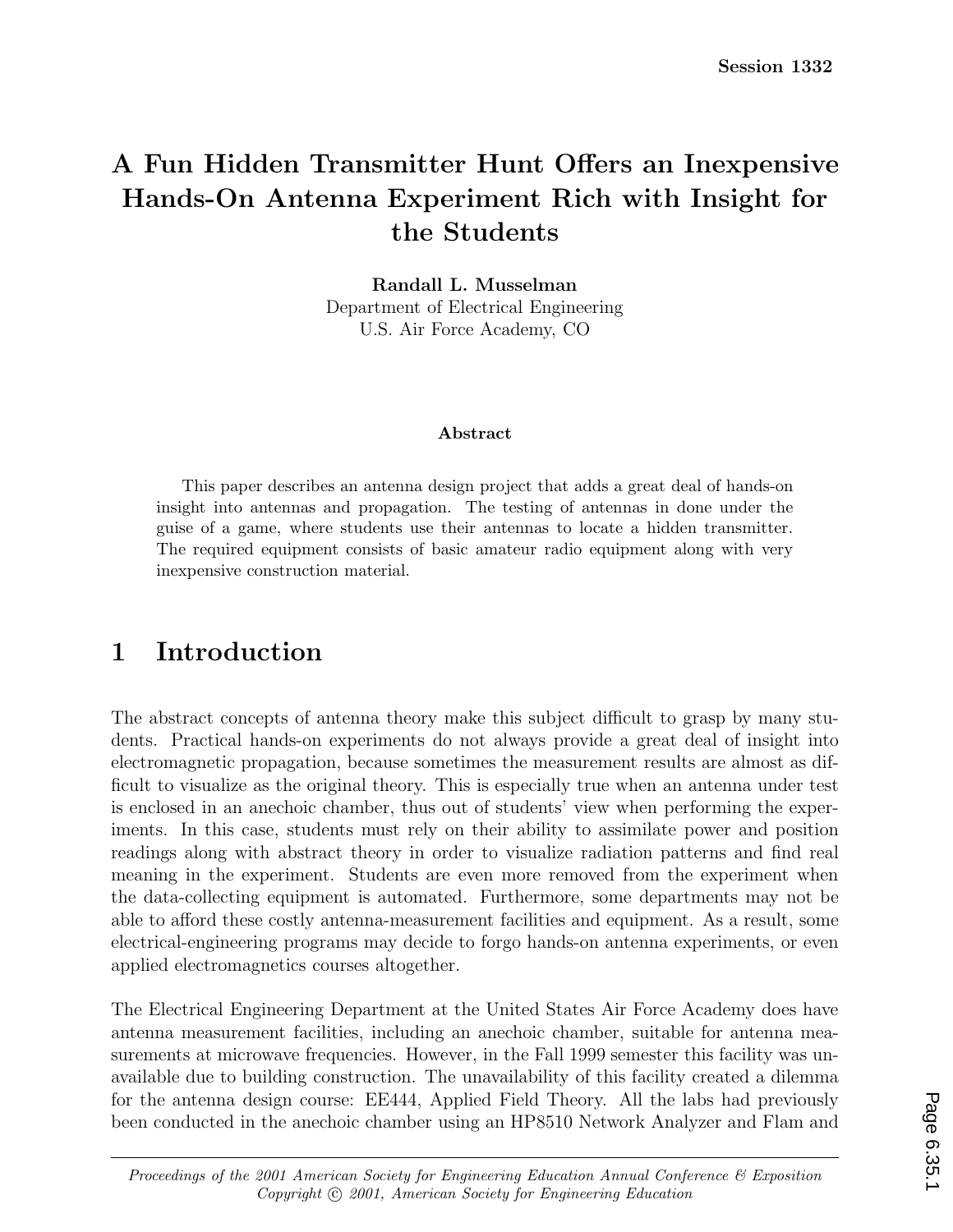Russell positioning and data-collection equipment. The instructor relied on these labs to give students the hands-on experience required to make the abstract electromagnetics theory real. However, with this facility out of commission, students could not conduct these lab experiments. This left the instructor with a dilemma.

The instructor of this course, along with two other instructors in the department, happened to be licensed amateur radio operators who had their own hand-held radio transceivers that operated in the popular 2-meter amateur-radio band. (The term "2 meters" refers to the wavelength of the VHF amateur frequency band from 144 MHz to 148 MHz.) Due to the availability of these radios (five in total), the instructor decided to use them in place of more sophisticated, yet unavailable microwave measurement equipment. This solved the problem of test equipment; however, it left the question unanswered as to where to test antennas.

Since the purpose of an anechoic chamber is to simulate free space, the antenna experiments needed to be conducted outside in an open field free from reflecting objects. Anyone who has visited the US Air Force Academy knows that an open-field free-space environment is nearly impossible to obtain. Most of the buildings in the cadet area are constructed from glass and steel with the Rampart Range of the Rocky Mountains as a backdrop. These gigantic reflectors create a multipath environment that is anything but anechoic or free space. Nevertheless, multipath is a very real ingredient in the operation of antennas and propagation, so the instructor had to make an attitude adjustment. Rather than attempting to eliminate multipath, the instructor had no choice but to incorporate it as part of the students' learning experience.

Therefore, as a substitute for the usual microwave antenna experiments conducted in the anechoic chamber, students designed and built antenna arrays operational in the 2-meter VHF amateur-radio band that would be tested outdoors. Since the students only used the radios as receivers, they did not need licenses. Only the instructor, who has an amateur radio license, actually transmitted a signals, thus complying with FCC rules.

One benefit of designing and constructing antennas at lower VHF frequencies, rather than at higher microwave frequencies, is that the larger antenna dimensions require less precision in construction. In fact, students built their antennas out of ordinary materials, such as heavy-gauge copper wire, wooden broom-stick type stock, and common coax cable found in any electronics lab. The simplified construction techniques refocused attention to concepts, rather than technology.

# **2 Project Description**

The project consisted of designing, simulating, and building antennas suitable for direction finding. To make the experiment fun as well as insightful, there was also an operational element to the project. The students had to use their antennas to locate a 500-mW hidden transmitter, operating at a frequency near 146 MHz, in less than fifty minutes. The trans-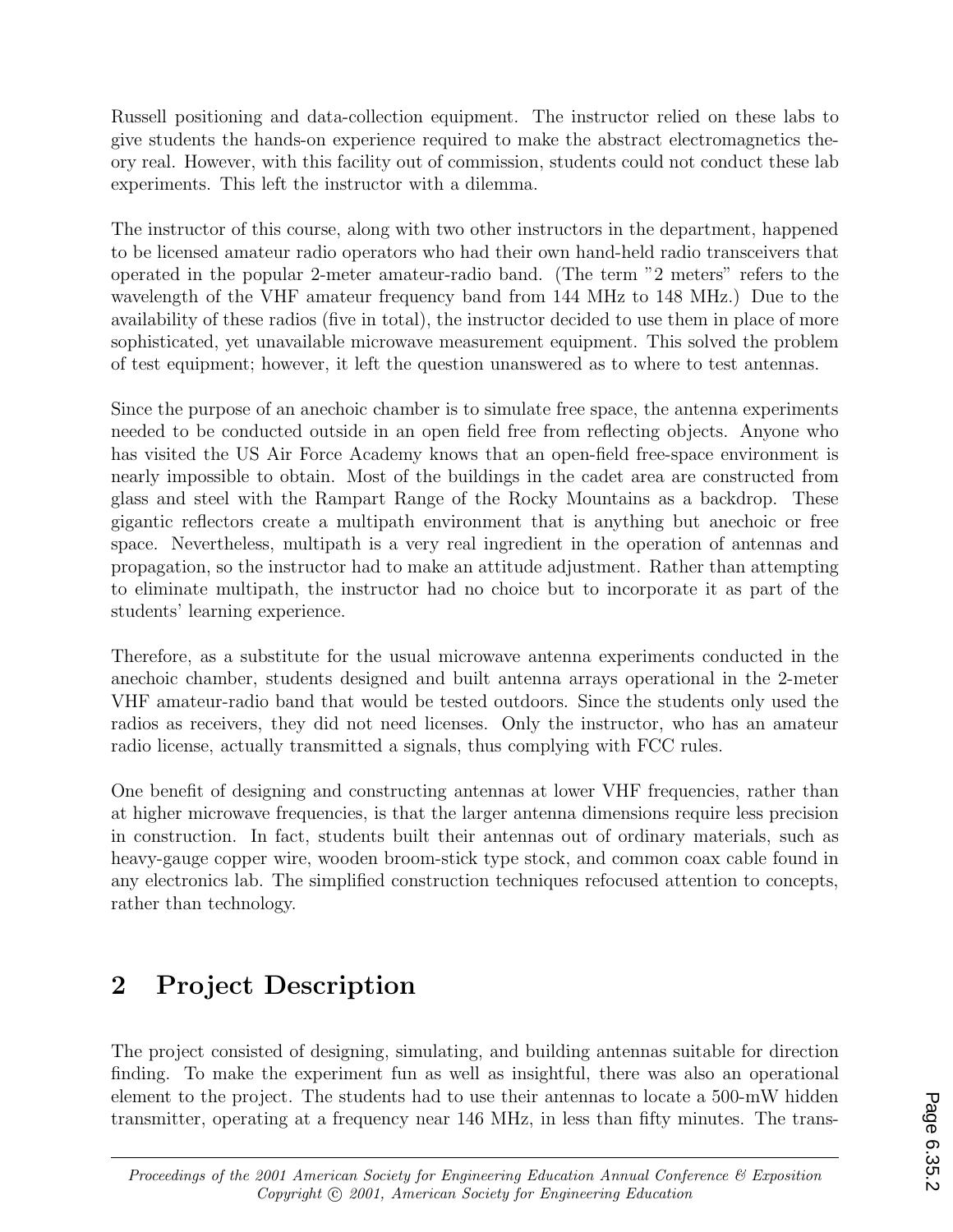

Figure 1: Parade Field at the USAF Academy.

mitter was a dual-band hand-held transceiver (2-way radio) that was capable of operating as a cross-band repeater, i.e, the radio receives a signal on one frequency in the UHF band, while simultaneously transmitting on another frequency in the VHF band, which the students' receivers detected. This hand-held unit was placed in a zip-lock bag and hidden along the edge of the parade field at the USAF Academy, shown in Figure 1. It was not necessary to use a repeater, but without it the instructor would have had to hide outside in the cold wind in December. Instead, the repeater allowed the instructor to transmit from his warm vehicle while watching the show. This added an extra element of challenge, as some students initially thought they would be able to see the instructor at the transmitting site. However, the students' receivers were tuned to the repeater's transmit frequency, and the instructor was transmitting on the repeater's receive frequency, so the students only detected the signal transmitted from the hidden repeater's location, not the instructor's location.

As previously mentioned, multipath from the transmitted signal reflecting off of steel buildings and granite mountains poses a problem for direction finding. A receiver with only a simple signal-strength meter has no way of knowing if the received signal is from the direct path or a reflected path. Therefore, it behooved the students to work cooperatively and design different types of antennas that were not fooled by multipath In the same manner. By working cooperatively, they could triangulate on suspected signal paths while ruling out reflected signals.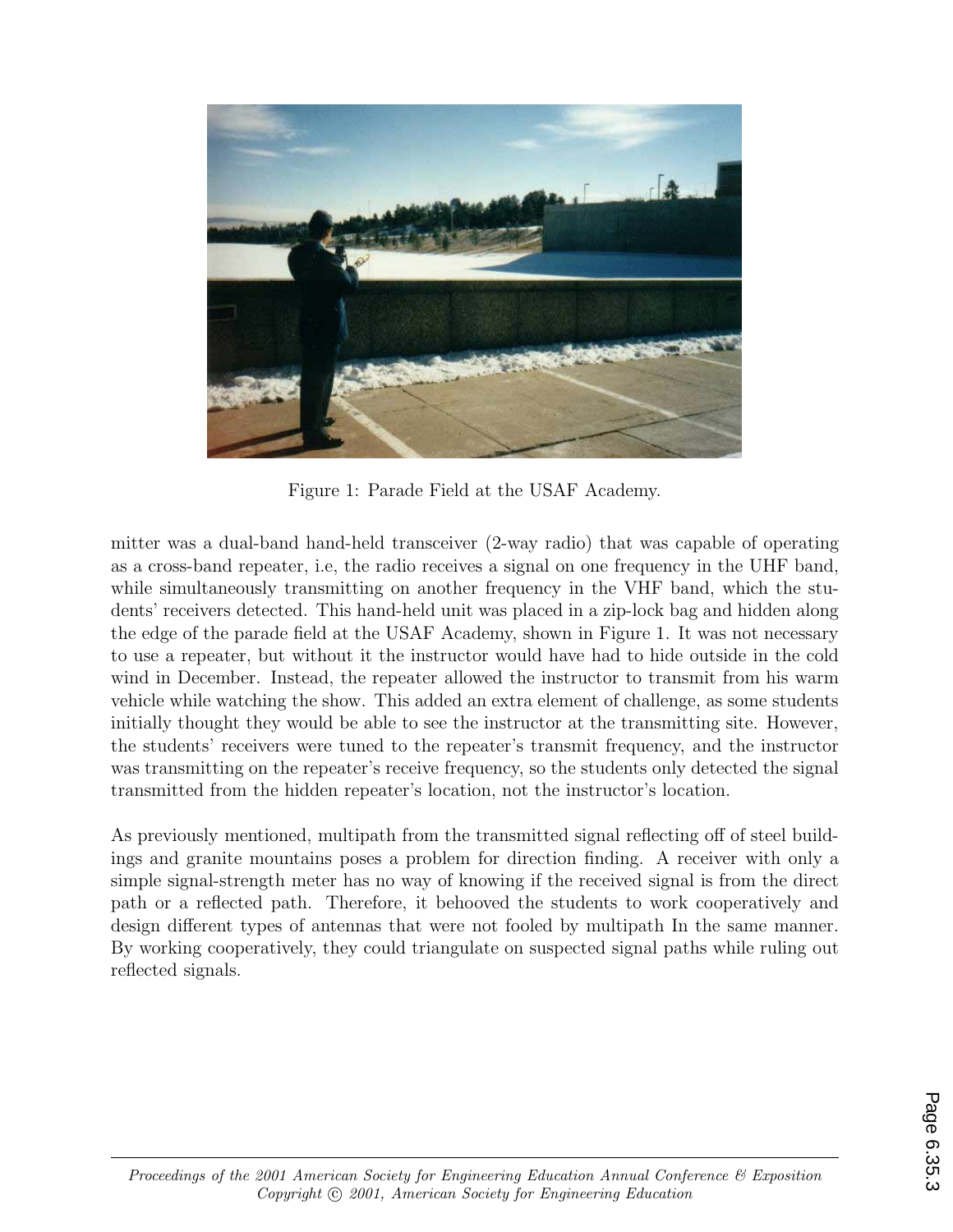

Figure 2: Two types of antennas proposed for direction finding.

#### **3 Antenna Designs**

The class proposed two types of antennas. One was a Yagi-Uda antenna and the other was a two-element phased array antenna. These two antennas operate by two entirely different principles.

The Yagi-Uda antenna illustrated in Figure 2(a) is a parasitic array, common in VHF/UHF television applications.<sup>1</sup> The Yagi-Uda consists of a half-wavelength center-fed dipole antenna and passive elements forming a parasitic linear array. The center-fed dipole is called the driven element, and is the only active element physically connected to the receiver, usually through a coaxial cable. If the passive element to the left of the driven element in Figure  $2(a)$ is placed in proximity to the driven element (usually within a quarter of a wavelength), it will re-radiate energy.<sup>2</sup> This re-radiation comes from current induced on it from the incident field radiated by the driven element (the dipole antenna). If it is slightly longer than the driven element, it has an inductive reactance, and its induced current lags its induced voltage. This phase relationship tends to reflect the signal back toward the driven element. Therefore, this element is called a reflector. The reflector provides gain or directivity. If the passive element to the right of the driven element is slightly shorter than the driven element, it will have a capacitive reactance. The leading current will tend to reinforce radiation in that direction. Since this parasitic element directs radiation, it is called a director. Combined with the active driven element, the passive reflector and directors form a parasitic array creating a radiation pattern much like that illustrated in Figure 3(a).

Both active elements in the 2-element phased array are center-fed half-wave dipole antennas, shown in Figure 2(b). The designs used in this project consisted of two elements spaced one quarter of a wavelength apart and fed 90*<sup>o</sup>* out of phase. A signal incident from the right in Figure 2(b) will cause the signals to combine 180<sup>o</sup> out of phase, while signals from the left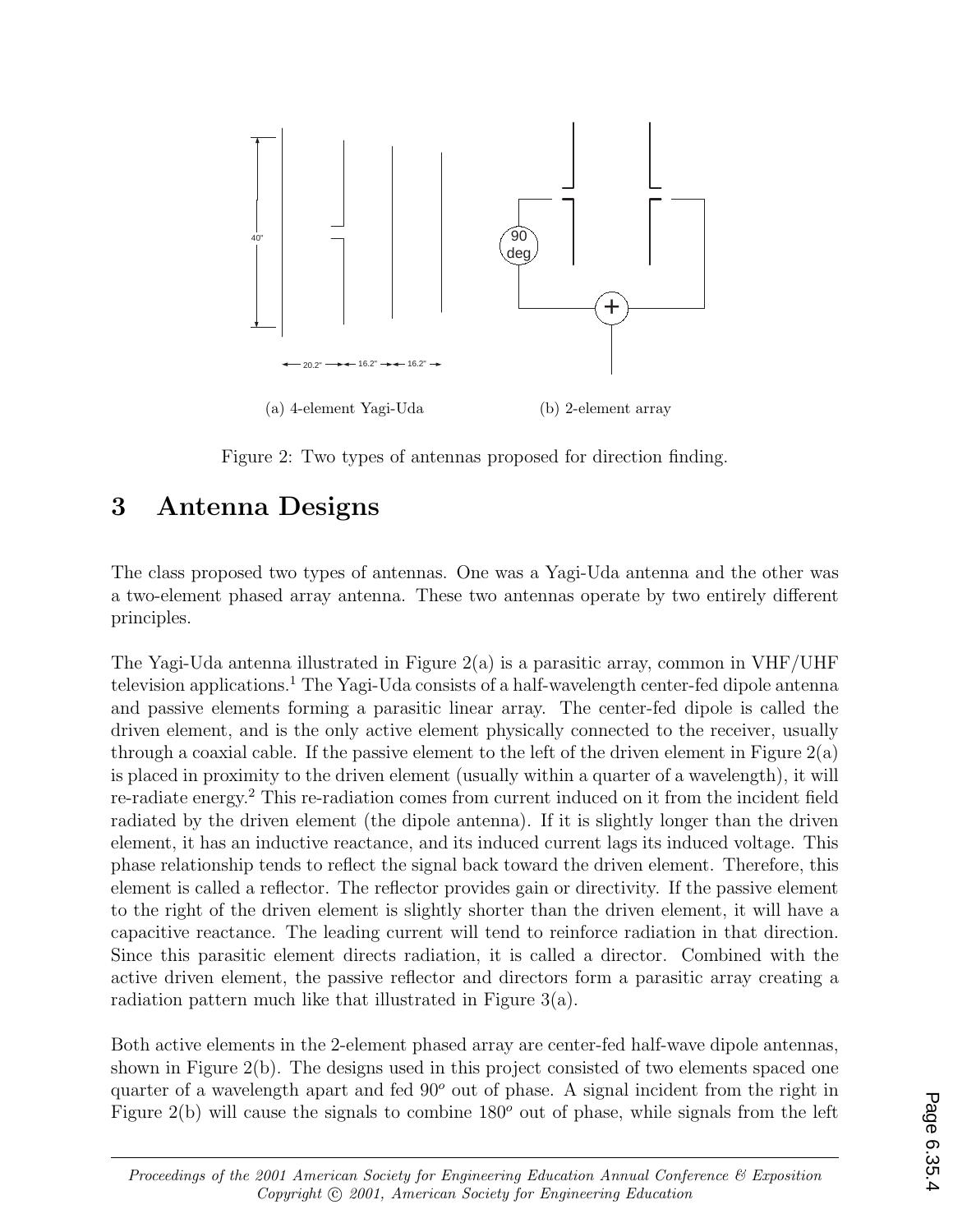

Figure 3: Radiation patterns from the two antenna types.

will combine in phase. This phase relationship can be seen by the normalized array factor,

$$
f(\theta) = \cos\left[\frac{\pi}{4}\left(\cos\theta - 1\right)\right]
$$

The resulting radiation pattern has the cardioid shape plotted in Figure 3(b).

The characteristically different patterns of Figure 3 allow for completely different operational techniques for direction finding. The Yagi-Uda antenna uses its main beam to locate the transmitter, while the two-element array uses the deep narrow null of its cardioid pattern. The Yagi-Uda tends to be less confused by multipath than the cardioid array. However, the Yagi-Uda must be attenuated when in close proximity to differentiate between a signal received by the main lobe versus the back or side lobes. Without attenuation, the receiver would easily become saturated, thus losing the direction-finding ability. Attenuation was provided by a series of four T-networks, each providing 20-dB of attenuation, that could be switched in and out as needed. These cascaded circuits were encased in a shielded box with BNC connectors for insertion between the antenna and receiver. This attenuation box measured only 1.5 by 4 inches, so it could easily mount to the antenna. In contrast, the deep null of the cardioid allowed the user to approach quite closely to the transmitter, while still maintaining its null. Both types of antennas were connected to amateur radio receivers with built-in signal-strength meters. As previously stated, students made the antennas out of very crude and inexpensive material to emphasize the concepts rather than construction techniques. Figure 4 shows two of the antennas used for the transmitter hunt.

*Proceedings of the 2001 American Society for Engineering Education Annual Conference & Exposition Copyright*  $\odot$  2001, American Society for Engineering Education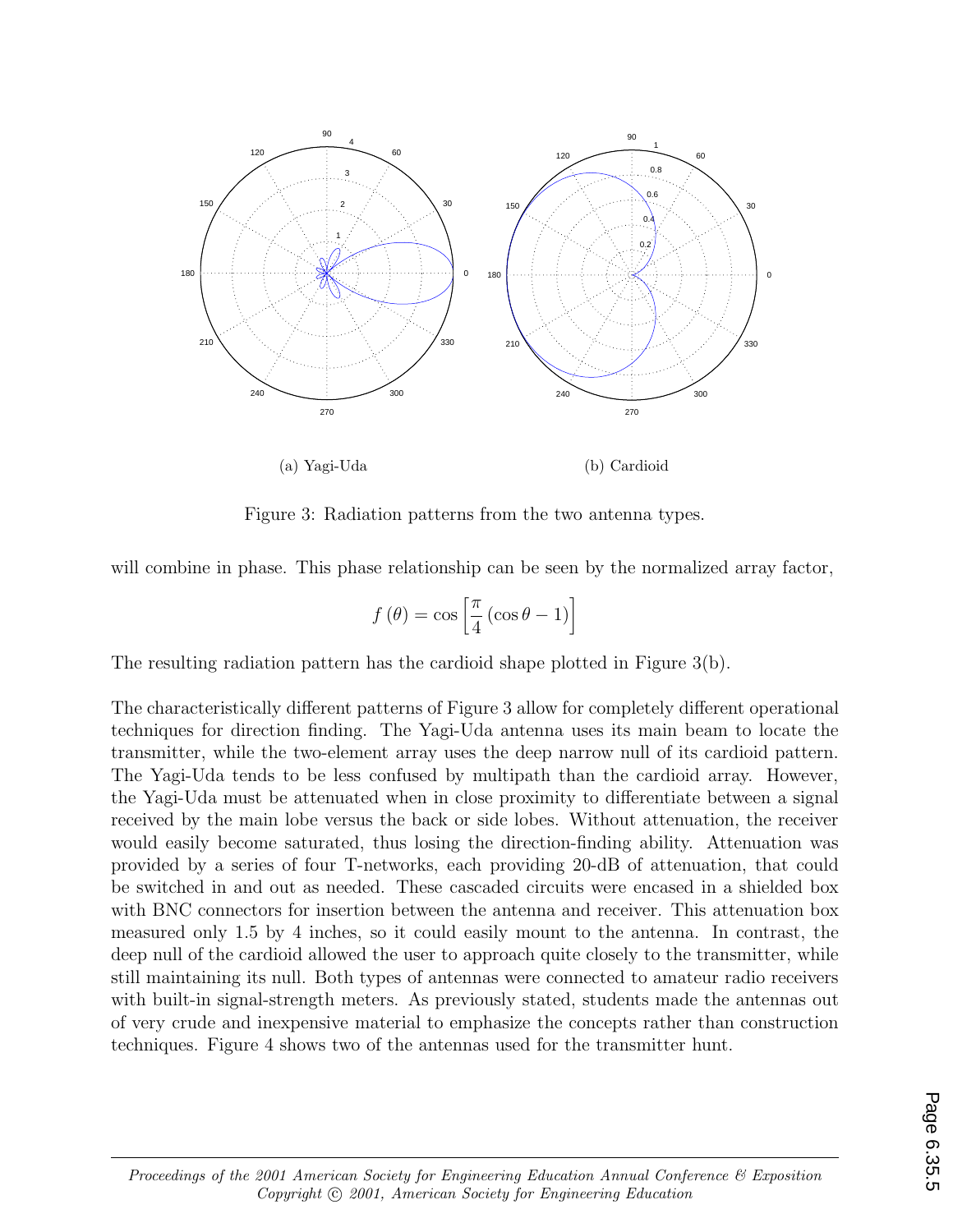

Figure 4: Two USAF Academy cadets holding their antennas. Antenna on the left is a 2-element phased array. Antenna on the right is a Yagi-Uda antenna.

# **4 Operational Phase**

The instructor chose the transmitter site so the students would not initially receive a direct signal. Otherwise, assuming their antenna designs functioned properly, the exercise would have lasted only minutes. Therefore, the students initially only received multipath signals reflected off of nearby buildings, bleachers, and mountains. This necessitated them working cooperatively to resolve the ambiguous results created by multiple reflections. As they proceeded in their search, they eventually cleared the corner of the large wall in the upper right of Figure 1, around which the transmitter was hidden. At that point, they all received the direct signal path, but still had to resolve some multipath signals as well. They soon realized that the direct path was the one giving them the most consistent signal direction between the different antennas, allowing them to exclude the reflected signals. At that point, they quickly zeroed in on the transmitter. This exercise reinforced the cooperative learning style in which the instructor conducted the class.<sup>3</sup>

## **5 Educational Results**

This exercise not only provided a substitute for the more elaborate labs conducted in the anechoic chamber, it provided a hands-on insight that students did not get in the more sophisticated automated microwave experiments. In fact, this project was so successful in reinforcing antenna and propagation concepts that it was repeated in the Fall of 2000, even though the microwave lab equipment was back in service. In this latest offering of the course,

*Proceedings of the 2001 American Society for Engineering Education Annual Conference & Exposition Copyright*  $\odot$  2001, American Society for Engineering Education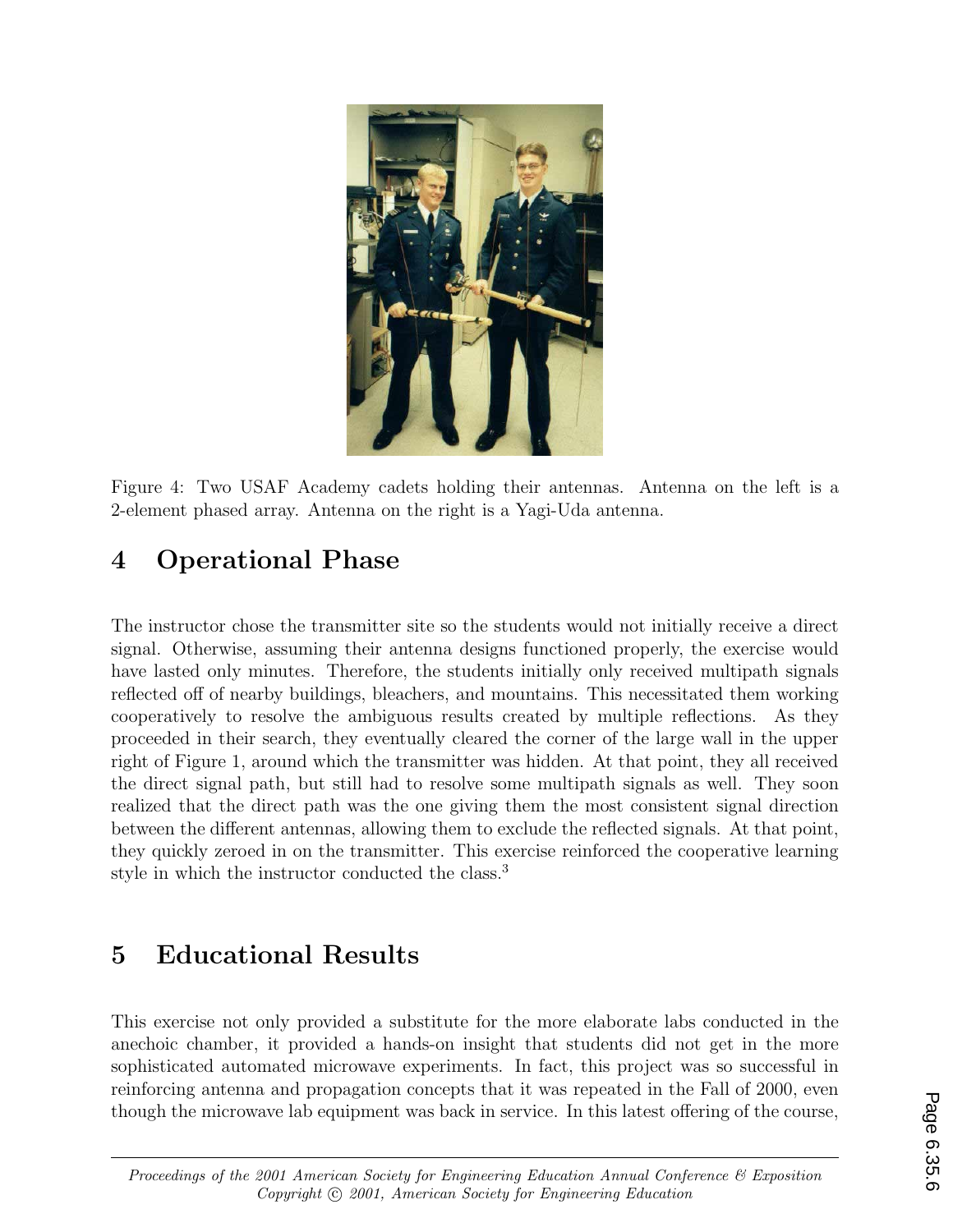students performed several antenna experiments in the microwave lab, but they still enjoyed the lower-tech transmitter hunt added at the end of the semester. The transmitter hunt provided further intuition under the guise of a fun game. Students unanimously praised this project. In fact, in his end-of-course critique, one student wrote:

"The project served a valuable role in reinforcing the theory learned in lecture by applying it in a hands-on manner. The construction and testing technique helped make the reasons for certain design parameters stick to memory better. Because the construction is simple in design, the project increased confidence in the lab environment, and with the knowledge remembered better, the theory became less of an intangible."

Even though the anechoic chamber and test equipment in the microwave lab is currently fully functional, EE444 will continue to use this transmitter hunt as one of the course's lab exercises. This is not only due to the project's success in reinforcing abstract concepts, but is also due to its operational aspect making it a fun exercise for students as well as the instructor. When this instructor stumbles upon a vehicle to make electromagnetic principles fun for students, he takes notice.

### **6 Conclusion**

A transmitter hunt that was used to test antenna-designs was initially intended as a shortterm substitute for more elaborate microwave antenna experiments. This exercise occurred when the microwave lab at the USAF Academy was unavailable due to construction. However, this exercise turned out to be such a hit with students, that even though the lab facility is available again, the instructor continues to supplement the students' learning experience with this exercise. The transmitter hunt adds an insightful hands-on element making it an invaluable supplement for the more sophisticated, yet automated and less visible microwave experiments. Besides the ease with which this project was executed, an added benefit was that students gained additional insight into concepts that would otherwise be hidden by more automated test equipment. Furthermore, they and the instructor just had fun doing it.

The transmitter hunt required students to design, simulate, and construct antenna arrays operating at VHF frequencies so common amateur radio equipment could be used as the hidden transmitter and the receivers. Since the transmitter hunt was conducted outdoors and required basic amateur radios, this project provided an inexpensive alternative for the more elaborate antenna experiments usually conducted in the anechoic chamber with a very expensive network analyzer and positioning equipment. Schools that are looking for antenna experiments, but do not have funds to purchase sophisticated measurement equipment can use the transmitter hunt to interest students and provide a great deal of concrete insight into electromagnetics and antenna theory.